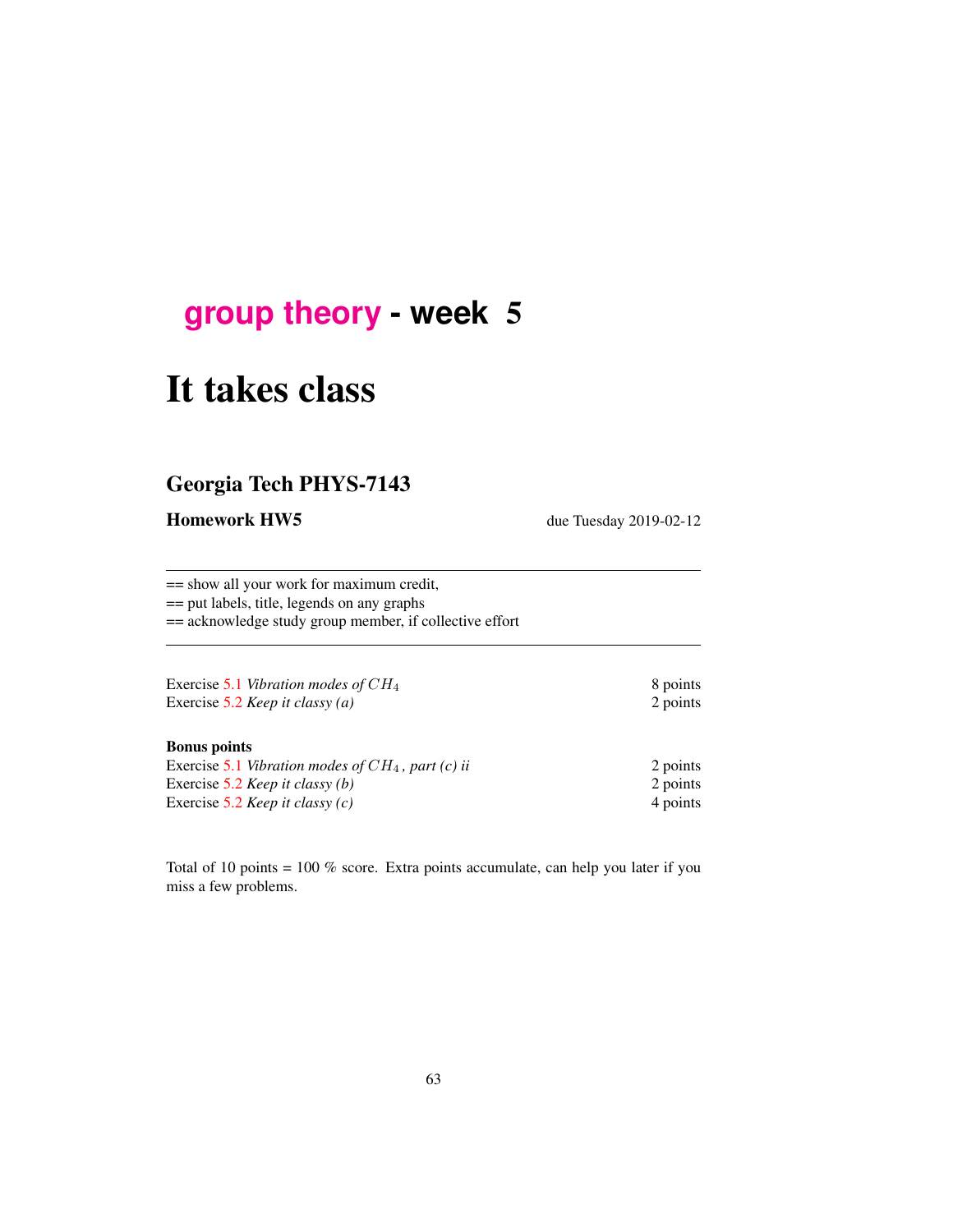Show class, have pride, and display character. If you do, winning takes care of itself.

— Paul Bryant

#### 2019-02-05 Predrag Lecture 9 Irreducible reps decomposition

Gutkin notes, [Lect. 5](http://birdtracks.eu/courses/PHYS-7143-19/groups.pdf) *Applications I. Vibration modes*: Example 5.1.  $Z_n$  symmetry completed.

#### 2019-02-07 Predrag Lecture 10 It takes class

In week  $1$  we introduced projection operators  $(1.33)$ . How are they related to the character projection operators constructed in the previous lecture? While the character orthogonality might be wonderful, it is not very intuitive - it's a set of solutions to a set of symmetry-consistent orthogonality relations. You can learn a set of rules then enables you to construct a character table, but it does not tell you what it means. Similar thing will happen again when we turn to the study of continuous groups: all semisimple Lie groups are likewise classified by Killing and Cartan by a more complex set of orthogonality and integer-dimensionality (Diophantine) constraints. You obtain all possible Lie algebras, but have no idea what their geometrical significance is.

In my own Group Theory book [1] I (almost) get all simple Lie algebras using projection operators constructed from invariant tensors. What that means is easier to understand for finite groups, and here I like the [Harter'](http://www.uark.edu/ua/modphys/markup/PSDS_Info.html)s exposition [3] best. Harter constructs 'class operators', shows that they form the basis for the algebra of 'central' or 'all-commuting' operators, and uses their characteristic equations to construct the projection operators  $(1.33)$  from the 'structure constants' of the finite group, i.e., its class multiplication tables. Expanded, these projection operators are indeed the same as the ones obtained from character orthogonality.

I find [Harter's Sect.](http://www.uark.edu/ua/modphys/markup/PSDS_UnitsForceDL.php?fname=PSDS_Ch.3_(4.22.10).pdf) *3.3 Second stage of non-Abelian symmetry analysis* particularly illuminating. It shows how physically different (but mathematically isomorphic) higher-dimensional irreps are constructed corresponding to different subgroup embeddings. One chooses the irrep that corresponds to a particular sequence of physical symmetry breakings

You might want to have a look at Harter [4] *Double group theory on the halfshell* [\(click here\).](http://ChaosBook.org/library/Harter78.pdf) Read appendices B and C on spectral decomposition and class algebras. Article works out some interesting examples.

See also remark 1.1 *Projection operators* and perhaps watch Harter's [online](https://www.youtube.com/watch?v=jLO7-Pks0QM) [lecture](https://www.youtube.com/watch?v=jLO7-Pks0QM) from Harter's [online course.](http://www.uark.edu/ua/modphys/markup/GTQM_TitlePage_2015.html)

#### 5.1 Literature

Continuing reading Mathews and Walker [5], now Chap. 14. [Porter](http://chaosbook.org/~predrag/courses/PHYS-7143-08/Porter3-10.pdf) works out nicely the normal modes of the  $D_3$  springs and masses (again!).

Not all finite groups are as simple or easy to figure out as  $D_3$ . For example, the order of the [Ree](https://en.wikipedia.org/wiki/List_of_finite_simple_groups) group  ${}^{2}F_{4}(2)'$  ${}^{2}F_{4}(2)'$  ${}^{2}F_{4}(2)'$  is  $212(26 + 1)(24 - 1)(23 + 1)(2 - 1)/2 = 17971200$ .

PHYS-7143-19 week5 64 2019-01-23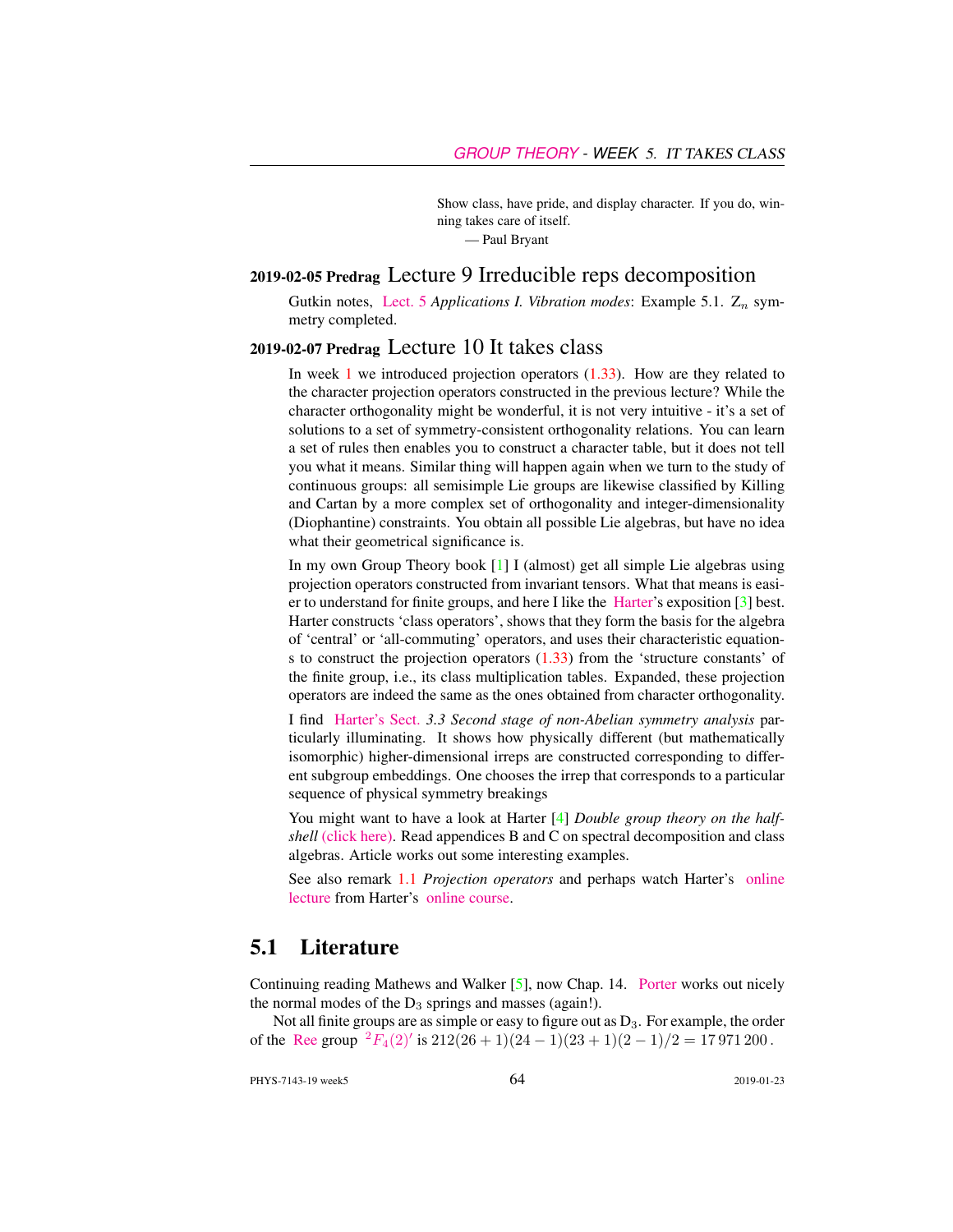#### 5.2 William G. Harter

Who is Bill Harter? He was a prodigy who at age 16 taught himself group theory by reading Hamermesh [2]. He was a graduate student at Caltech (1964-65), together with Ron Fox. They hated the atmosphere there and the teaching was terrible (Feynman did not teach that year but Harter and Feynman were good friends). Harter and Fox shared an interest in group theory and discovered that most of the group theory books in the physics library had been checked out in 1960-62 by Gell-Mann, Zweig and Glashow. That only half of the entering students were meant to complete their PhD's there led to lots of ugly competition. Harter transferred to UC Irvine, and, upon graduation, got a job at USC in LA. After a few years he suggested in a faculty meeting that the way they could improve their quality as a department was "to get rid of all the old farts." These same "old farts" soon voted to deny him tenure. He ended up in Campinas, Brazil. Fox rescued him from there by bringing him for an interview at Georgia Tech, where he was hired in late 1970's. He was brilliant, an asset for teaching, making all sorts of demonstration devices. He built a giant rotating table upon which he placed billiard balls, a wonderful demonstration of mechanical analogues for charged particle motion in crossed E and B fields. Everyone (except for one nefarious character) liked him, his work, and especially his devices. The faculty unanimously supported his promotion to tenure. He did not, however, think much of the Director of School of Physics, and made that clear. After an argument with the Director, he stormed out, offended. So, he was denied tenure and moved in 1985 to University of Arkansas where he is a professor today.

In 1987 Harter and Weeks used Harter's theory of the rotational dynamics of molecules to calculate the rotational-vibrational spectra of the soccer ball-shaped molecule Buckminsterfullerene, C60, or "buckyball." C60 had been proposed in 1985 by chemists, who had seen a mass-spectra peak of atomic mass 720. By 1989 the Harter theory calculations led to a realization that chemists had been making C60 since the early 1970s. In 1992 Science named C60 "Molecule of the Year," and in 1996 Curl, Kroto and Smalley were awarded the Nobel Prize in Chemistry for their discovery of fullerenes.

You can find here many [Soft Elegant Educational tools](http://www.uark.edu/ua/modphys/markup/Harter-SoftWebApps.html) developed by Harter, and follow his lectures [on line.](https://www.youtube.com/channel/UC2KBYYdZOfotnkUOTthDjRA) He is a great teacher. Georgia Tech's loss.

#### 5.3 Discussion

- **2017-09-25 Lin Xin** <lxin9@gatech.edu> I have a few questions about the exercise  $\overline{5.1}$ part (d) *Vibration modes of* CH4*: Find all modes of the methane molecule.*
	- 1. When we use the angle of improper rotation, is it true that reflection equals to the  $\pi$  improper rotation?
	- 2. I assume it is  $\pi$  and it gives me other characters are zero. In the case of all symmetry, this will give the , which we usually get non-negative integer. As a result, I'm not perfectly sure that the character formulas you give are correct.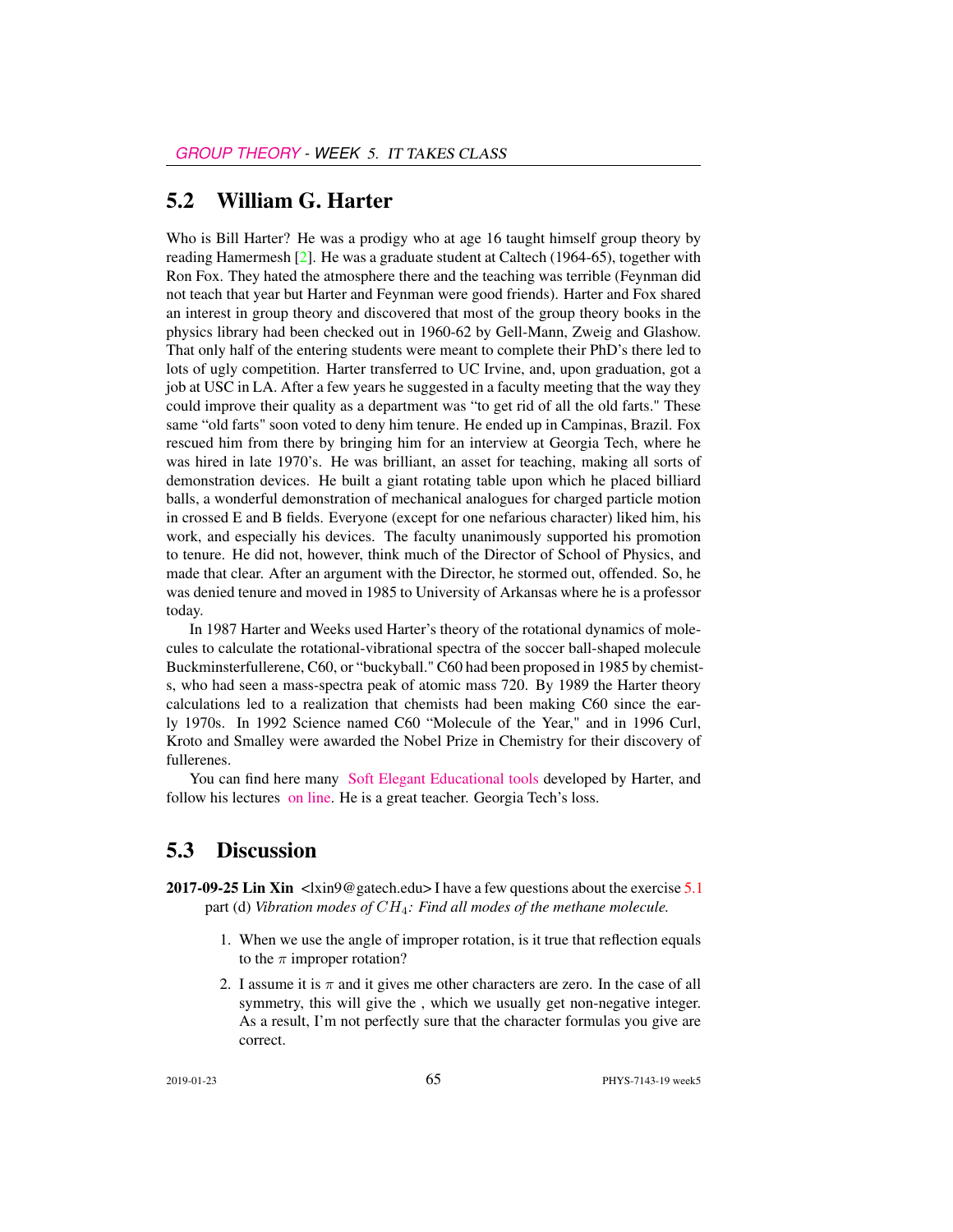- 3. Moreover seems it's in the representation of  $[12 \times 12]$  matrices instead of  $[24 \times 24]$  matrices.
- 2019-02-25 Predrag The solution set is very detailed, so how about waiting Tuesday afternoon, when it gets posted on T-square? Then –if it is still unclear– we continue the discussion.
	- 1. If  $g \in SO(3)$  is a rotation, and  $D(i)r = -r$  is the inversion transformation, then rotation combined with the inversion g i is an improper rotation  $g i \in$ O(3). If  $g \in T$  (a discrete tetrahedron rotation) then g i is an improper element of  $T_d$ .
	- 2. ? (check the solution set).
	- 3. The proper rotations group  $T$  of order 12 is a normal subgroup. However, I do not think you can have an improper rotations subgroup of  $T_d$ , as  $g_i ig_i$  i is a proper rotation.

#### References

- [1] P. Cvitanovic,´ *[Group Theory: Birdtracks, Lie's and Exceptional Groups](https://press.princeton.edu/titles/8839.html)* (Princeton Univ. Press, Princeton NJ, 2004).
- [2] M. Hamermesh, *[Group Theory and Its Application to Physical Problems](http://dx.doi.org/10.1119/1.1941790)* (Dover, New York, 1962).
- [3] W. G. Harter, *[Principles of Symmetry, Dynamics, and Spectroscopy](http://www.uark.edu/ua/modphys/markup/PSDS_Info.html)* (Wiley, New York, 1993).
- [4] W. G. Harter and N. dos Santos, ["Double-group theory on the half-shell and the](http://dx.doi.org/10.1119/1.11134) [two-level system. I. Rotation and half-integral spin states",](http://dx.doi.org/10.1119/1.11134) [Amer. J. Phys.](http://dx.doi.org/10.1119/1.11134) 46, [251–263 \(1978\).](http://dx.doi.org/10.1119/1.11134)
- [5] J. Mathews and R. L. Walker, *[Mathematical Methods of Physics](http://dx.doi.org/10.2307/2316002)* (W. A. Benjamin, Reading, MA, 1970).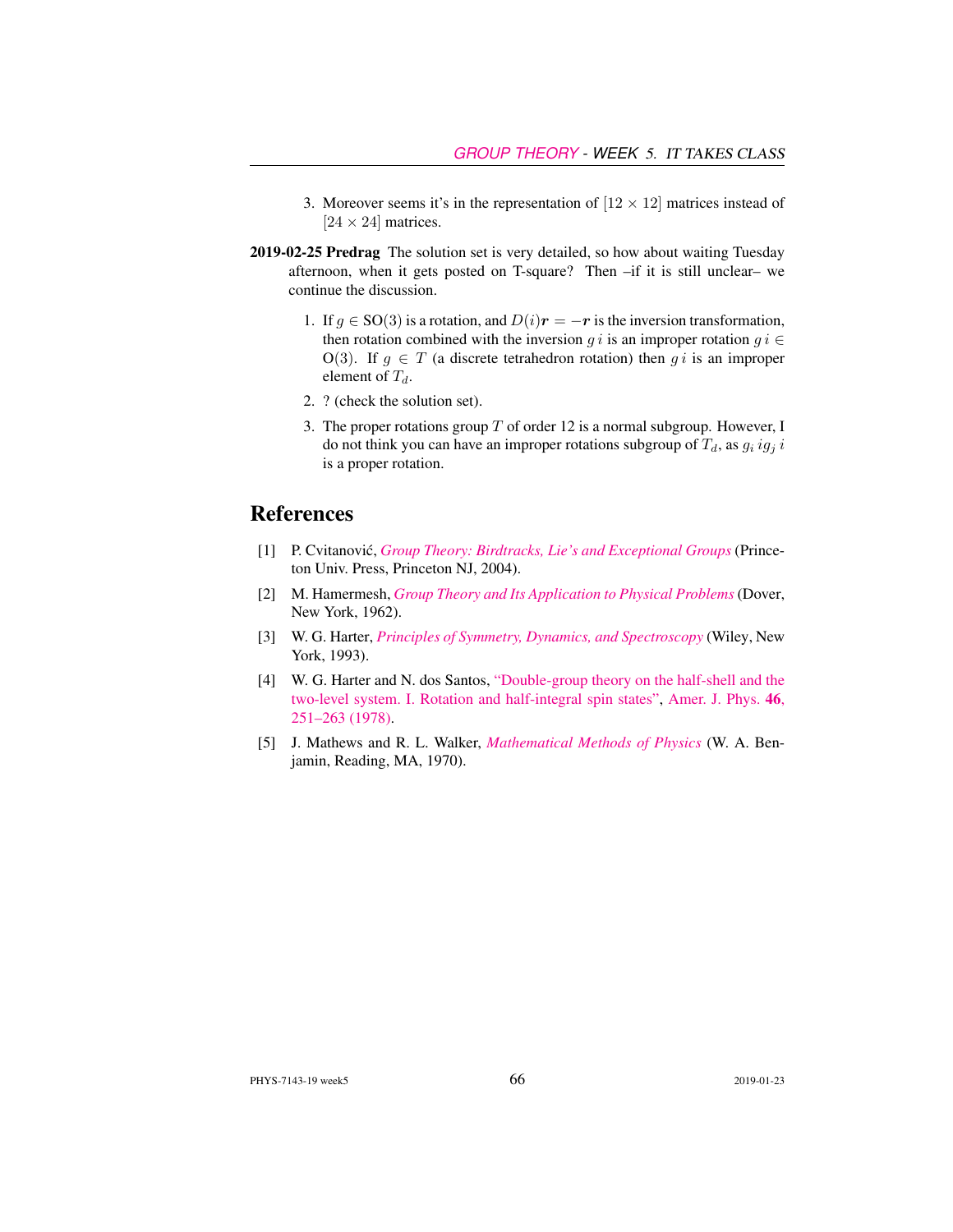

Figure 5.1: a) Two classes of rotational symmetries, and a class of reflection symmetries of a [tetrahedron.](https://flic.kr/p/a5oFBF) (left) Hold the [Tetra Pak](https://www.youtube.com/watch?v=ztOLwig7v5Q) by a tip, turn it by a third. (middle) Hold the [Tetra Pak](https://flic.kr/p/aUdHDx) by the midpoints of a pair of opposing edges, make a half-turn. (right) Exchange the vertices outside the reflection plane. b) Methane molecule with the symmetry  $T_d$ .

### **Exercises**

- 5.1. Vibration modes of  $CH_4$ . Tetrahedral group T describes rotational symmetries of a [tetrahedron.](https://www.youtube.com/watch?v=OsNXsckES7w) The order of the group is  $|G| = 12$ , and its conjugacy classes are:
	- The identity mapping.
	- Four rotations by  $\varphi = 2\pi/3$ , with each of the four rotation axes going through a vertex, and piercing the midpoint of the triangle opposite.
	- Four inverse rotations by  $\varphi = -2\pi/3$ .
	- Three rotations by  $\varphi = \pi$ , one for each of the three rotation axes going through midpoints of opposing edges.

The full group of tetrahedron symmetries  $T_d$  includes also reflections. This is the symmetry group of molecules such as methane  $CH_4$ , see figure 5.1).

- (a) What is the order of the group  $T_d$ ? Show that the group is isomorphic to i) the group of permutations  $S_4$ ; ii) to the group O of rotational symmetries of the cube. iii) Show that T is normal subgroup of  $T_d$ .
- (b) Find all conjugacy classes of the group. Which of these classes correspond to proper (det  $R(\varphi) = +1$ ), improper (det  $R(\varphi) = -1$ ) rotations ? *Information on*  $T$  *might help. Note that*  $\varphi$  *might be also* 0*.*
- (c) i) Find all irreducible representations of the group & build the character table. *A shortcut: find all one-dimensional representations, assume that characters are integers, then use the orthogonality relationship between characters.* ii) Really compute the character table, without assuming that characters are integers (2 bonus points). *One-dimensional representations + orthogonality of characters is not enough to*

*build the whole character table for*  $T<sub>d</sub>$ *. One needs more black magic, such as representation of permutation group by matrices.*

(d) Find all modes of the methane molecule. Which of them correspond to vibrations, translations and rotations? What are the degeneracies?